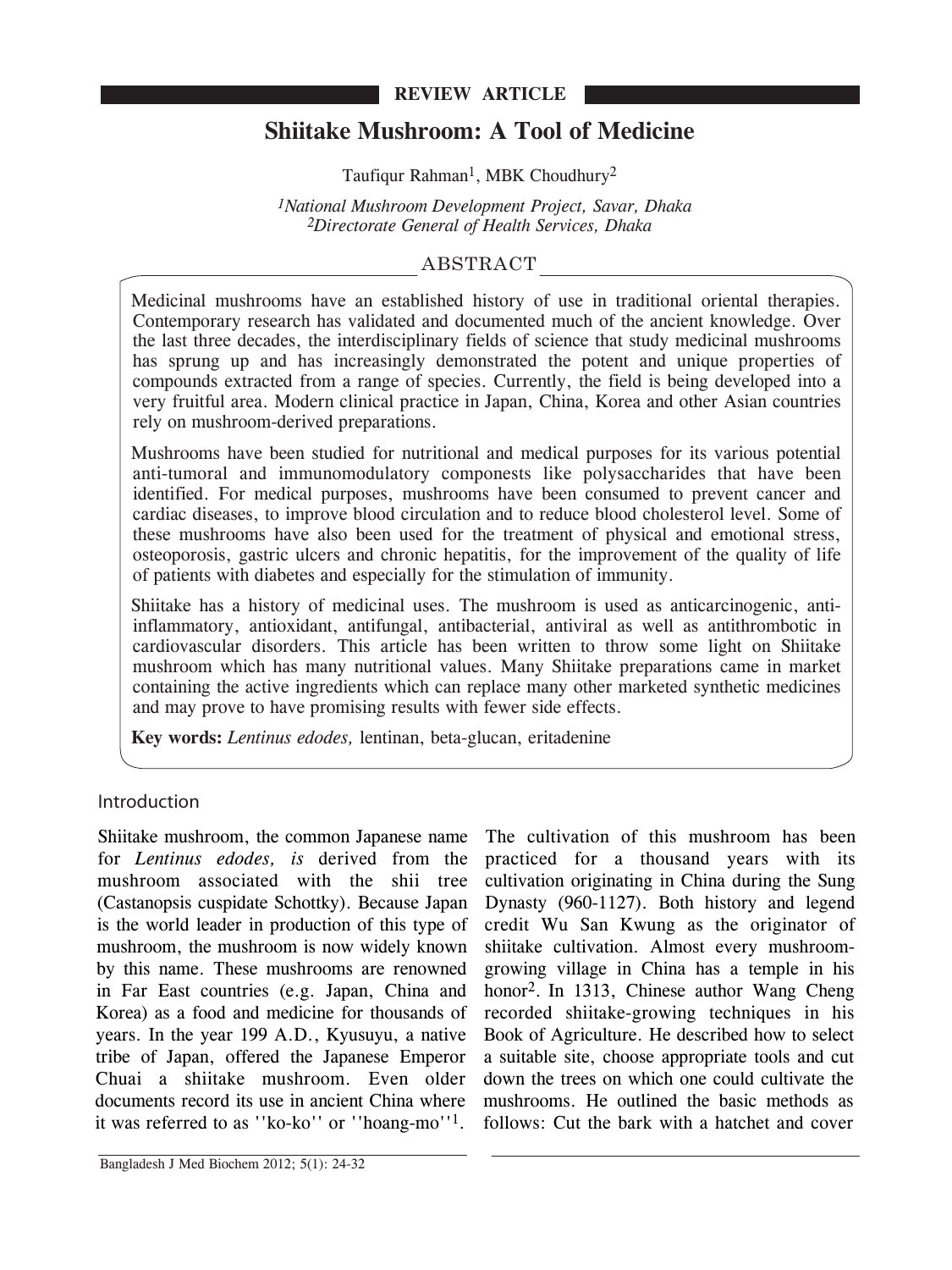### 25 Bangladesh J Med Biochem; 5(1) Taufiqur Rahman and MBK Choudhury

the logs with soil. After 1year, top the soil and water frequently, beat the logs with a wooden club to induce mushroom production. The mushrooms will appear after a rain<sup>2,3</sup>. Shiitake mushroom cultivation techniques were probably introduced to Japanese farmers by the Chinese between  $1500$  and  $1600$  A.D<sup>4</sup>. At present, shiitake is one of the five most cultivated edible mushrooms in the world<sup>5</sup>. Its production  $(2)$ million tons) is second only to button mushroom *Agaricus bisporus,* grown mainly in East Asia. shiitake is now arousing interest worldwide<sup>5,6,7,8</sup>. Increasing markets have been spawned, partly by the exotic and well appreciated taste of shiitake and partly by advances in research that has demonstrated its significant medicinal properties. Shiitake mushroom is becoming popular in nutritional and medicinal products throughout Asia, Europe and North America.

### **Discussion**

Shiitake are traditionally well-known edible mushrooms of high nutritional value. Raw or dried forms used in Chinese curative powers of shiitake mushroom are legendary. It was stated in Ri Youg Ben Cao, Vol. 3 (1620), written by Wu-Rui of the Ming Dynasty, ''shiitake accelerates vital energy, wards off hunger, cures colds and defeats body fluid energy.'' In later years, it was found that the mushroom contained various important nutrients. Moreover, recent scientific investigations have isolated many compounds and have found evidence of their health promotion activities<sup>1,7,8,9,10</sup>.

Shiitake mushrooms have excellent nutritional value. Their raw fruit bodies contain water, protein, lipids, carbohydrates as well as vitamins and minerals. It should be noted that amounts of nutrients and biologically active compounds differ in various strains and are affected by substrate, fruiting conditions and methods of cultivation. On a dry weight basis, they have a relatively high nutritional value when compared to commonly consumed vegetables.

Dried shiitake mushrooms are rich in carbohydrates and protein. They contain 58-60% carbohydrates, 20-23% protein (digestibility of

which is 80-87%), 9-10% fiber, 3-4% lipids and 4-5% ash. The mushroom is a good source of vitamins, especially pro-vitamin  $D_2$ (ergosterol) 325 mg % which under ultraviolet (UV) light and heat yields calcitriol. It also contains B vitamins, including  $B_1$ ,  $B_2$ ,  $B_{12}$  and pantothenic acid<sup>1,3,9,10</sup>. Minerals found include Fe, Mn, K, Ca, Mg, Cd, Cu, P, and Zn. Analysis of dried cultured shiitake mycelium gives the following mineral concentrations (in mg/g of dry weight): K, 15.1; Ca, 22; Mg, 44-78; Mn, 1.2; Cd, 0.96; Fe, 2.36; Ni, 52.5; Cu, 89.1; P, 281; Zn, 282; Ge, 3; Br, 11.4 and Sr, 164. Water-soluble polysaccharides amount to 1-5% of the dry weight of the shiitake mushroom. In addition to glycogen-like polysaccharides,  $(1-4) \rightarrow (1-6) - \alpha - D$ glucans and antitumor polysaccharides, lentinan,  $(1-3) \rightarrow (1-6)$ -β-bonded heteroglucans, heterogalactans, heteromannans, xyloglucans, etc. have been identified. The mushrooms' indigestible polysaccharides which serve as dietary fiber include heteroglycan, polyuronide, β-glucan as well as chitin. Among the free sugars present are trehalose, glycerol, mannitol, arabitol, mannose, and arabinose $1,7,8,9,10$ .

In shiitake mushrooms, dietary fiber consists of water-soluble materials such as β-glucan and protein and water-insoluble substances extractable only with salts, acids, and alkalies such as polyuronide (acidic polysaccharide), hemicellulose, β-glucan with heterosaccharide chains, lignin and chitin present as cell wall constituents. The fatty acids account for 3.38% of the total lipids10,11. Their composition is as follows: linoleic acid (18 : 2), 72.8%; palmitic acid (16 : 0), 14.7%; oleic acid (18 : 1), 3.0%; tetradecenoic acid (14 : 1), 1.6%; stearic acid  $(18:0)$ ,  $0.9\%$ ; and myristic acid  $(14:0)$ ,  $0.1\%$ .

The aroma components include alcohols, ketones, sulfides, alkanes, fatty acids etc. The major volatile flavor contributors are matsutakeol (octen-1-ol-3) and ethyl-n-amyl ketone. The characteristic aroma of shiitake mushrooms was identified as 1,2,3,5,6 pentathiepane. According to Mizuno<sup>10</sup>, the components responsible for the delicious flavor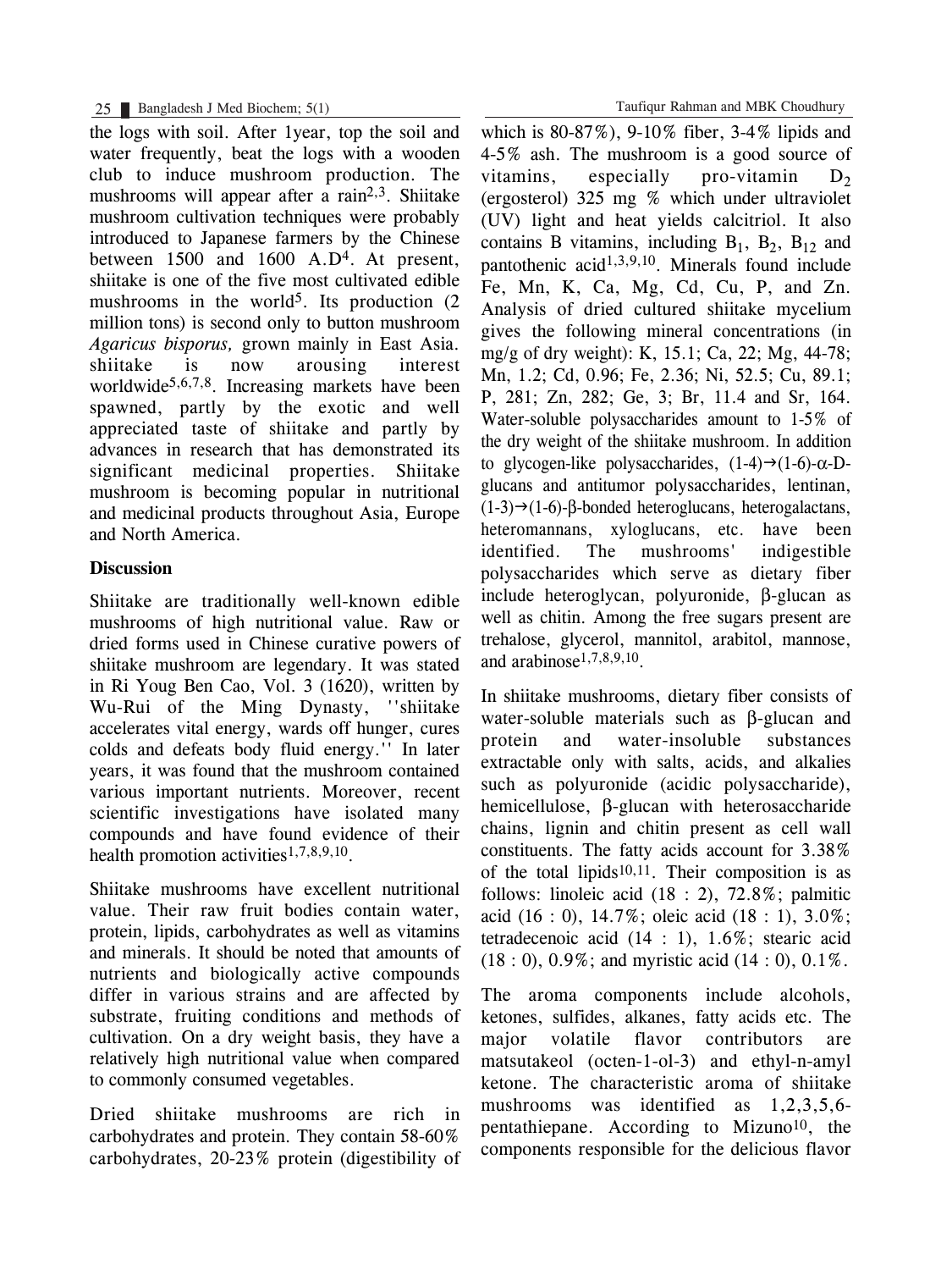are monosodium glutamate, free amino acids, low molecular weight peptides, organic acids, and sugars. Their relative ratios are responsible for the variation in flavor naturally seen in this mushroom. Organic acids contributing to the flavor of shiitake mushroom include malic acid fumaric acid α-keto-glutaric acid, oxalic acid, lactic acid, acetic acid, formic acid and glycolic acid.

### **Anticarcinogenic and Antitumor Effects**

Using methods of fractionation and purification of polysaccharides, Chihara *et al.*12,13,14 isolated a watersoluble antitumor polysaccharide from fruiting bodies of shiitake which was named ''lentinan'' after the genus Lentinus to which the shiitake mushroom belongs. Chihara was one of the first to report on the antitumor properties of the mushroom stating that lentinan ''was found to almost completely regress the solid type tumors of Sarcoma 180 and several kinds of tumors including methylchloranthrene-induced fibrosarcoma in synergic host-tumor system  $A^{13,14}$ . The antitumor effect of lentinan was originally confirmed by using Sarcoma 180 transplanted in CD-1/ICD mice12. Later it showed prominent antitumor activity not only against allogenic tumors such as Sarcoma 180 but also against various synergic and autochthonous tumors and it prevented chemical and viral oncogenesis15. The molecular formula of  $β$ -D-glucan lentinan is  $(C_6H_{10}O_5)$ <sub>n</sub> and the mean molecular weight is about one million. Its structure was confirmed as  $\beta \rightarrow (1-3)$ -D-glucopyranan with a branched chain of  $\beta \rightarrow (1-6)$ -monoglycosyl (branching degree: 2.5), a right-handed triple helix<sup>7,10,15,16</sup>. It is water soluble, heat stable and alkali labile. That is, β-D-glucan binds to lymphocyte surfaces or serum-specific proteins which activate macrophage, T-helper cells, natural killer (NK) cells and other effectors cells. All these increase the production of antibodies as well as interleukins (IL-1, IL-2) and interferon (IFN-g) released upon activation of effectors cells17,18. Thus, the carcinostatic effect of lentinan results from the activation of the host's immune system. In animal testing of carcinostatic activity,

intraperitoneal administration is used but oral administration is occasionally effective.

The purified polysaccharide has been shown in animal studies to produce strong tumor regression and even the disappearance of sarcoma tumors in 5 weeks, ascitc hepatoma 13416,17,19 and Ehrlich carcinoma as well as a number of other experimentally induced cancers in allogenic, syngeneic and autologous hosts. It also exhibits preventive activity against chemical carcinogenesis. Injections of lentinan into mice produced either an 80% reduction in tumor size or complete regression in most of the animals tested. Howeover, an intact immune system and a functioning thymus gland were found to be requisite for its anticancer effect<sup>20,21</sup>. When immunosuppressive agents such as bbenzylthioguanosine or X-radiation were given with lentinan, the antitumor effect decreased. The polysaccharide has also been found to restore the enzyme activity of X-prolyldipeptidyl-aminopeptidase which can be depressed in cancer patients and in mice with implanted tumors22. Laboratory tests seem to indicate a role for the adrenal-pituitary axis and central peripheral nervous system including serotonin, 5HT, histamine and catecholamies in lentinan's antitumor activity<sup>1,9,15,18</sup>.

The oral administration of the polysaccharide to AKR mice exerted strong antitumor activity resulting in raised levels of lymphocytokines, such as IFN-g, tumor necrosis factor (TNF- $\alpha$ ) and IL-1  $\alpha$ . Tissue cultures of murine macrophages CRL-2019, β-lymphocytes HB-284 and T-lymphocytes DRL-8179 which were treated with lentinan, showed high levels of activation using flow cytometry. Lentinan-activated immunocytes particularly the T-helper cells, might render the physiological constitutions of the host highly cancer and infection resistant. Adoptive immunotherapy of the immunodeficient mice such as the nude (athymic) mice, β-cell deficient mice and severe combined immunodeficient (SCID) mice via the transfer of the lentinanactivated immunocytes resulted in the inhibition of tumor growth. Lentinan appeared to represent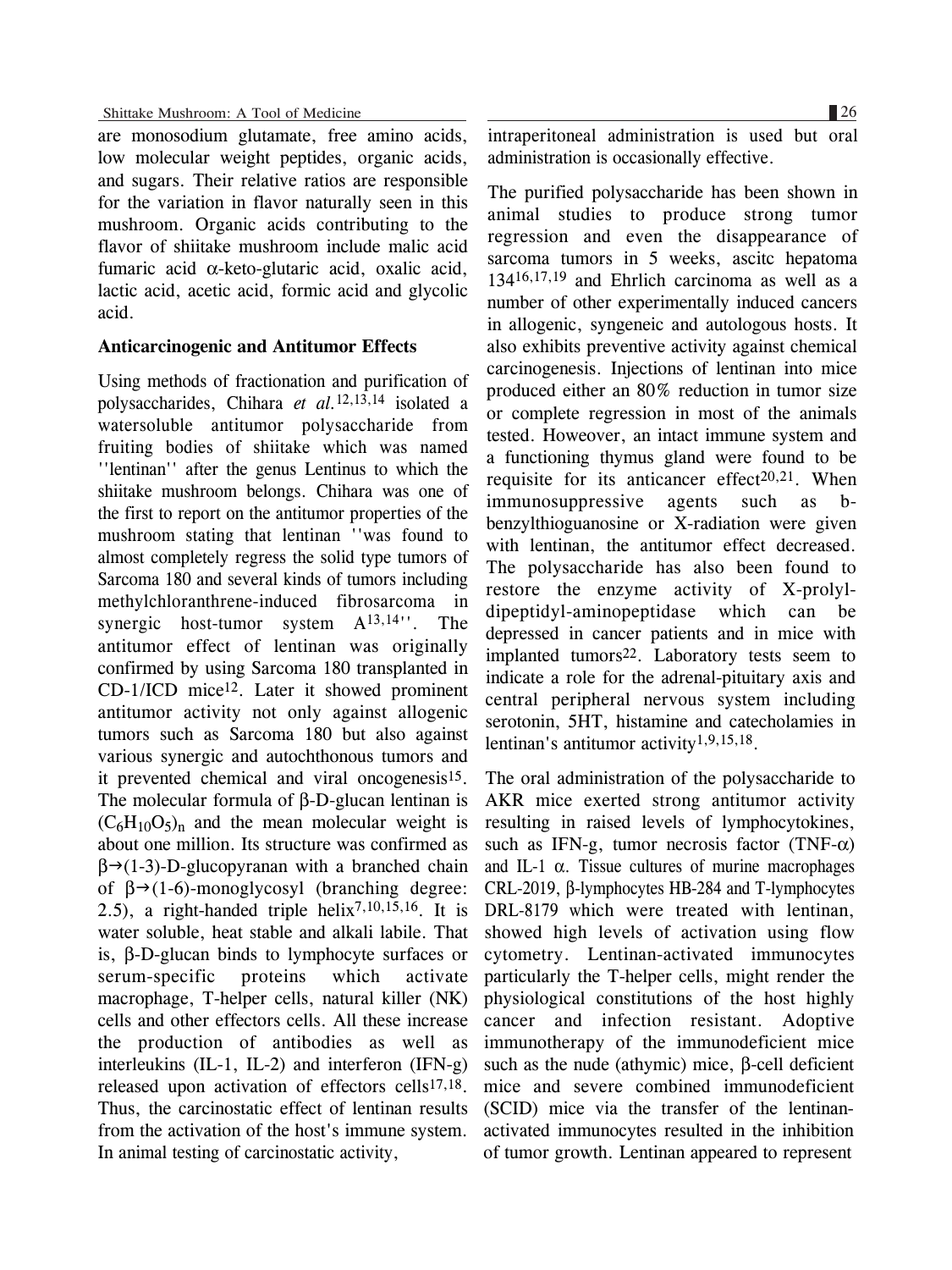a unique class of host defense potentiators (HDP), protecting the hosts from the side effects of conventional therapeutic measures and improving various kinds of immunological parameters with no toxic side effects in animal  $m$ odels<sup>17,18,23,24</sup>

## **Hepatoprotective Effects**

The injection of lentinan slowed the growth of cancerous liver tumor in rats<sup>11,16,25</sup>. A polysaccharide fraction from shiitake mushrooms demonstrated liver protection in animals as well as the ability to improve liver function and enhance the production of antibodies to hepatitis B7,26. Lentinan improved serum glutamic pyruvic transaminase (SGPT) and completely restored GPT levels in mice with toxic hepatitis. Crude extracts of shiitake mushroom cultures have demonstrated liverprotecting actions.9,11,16,26

## **Cardiovascular Effects**

The major cause of death in western countries is coronary artery disease, a primary risk factor for which is hypercholesterolemia that contributes to hardening of the arteries. In humans, 50% or more of the total serum cholesterol is derived from de novo synthesis<sup>16,26,27</sup>. It is known that shiitake mushroom is able to lower serum cholesterol via a factor known as eritadenine (also called ''lentinacin'' or ''lentysine''). Apparently, eritadenine reduces serum cholesterol in mice, not by the inhibition of cholesterol biosynthesis but by the acceleration of the excretion of ingested cholesterol and its metabolic decomposition. It has been shown to lower blood levels of cholesterol and lipids in animals. When added to the diet of rats, eritadenine (0.005%) caused a 25% decrease in total serum cholesterol in as little as one week. The cholesterol-lowering activity of this substance is more pronounced in rats fed a high-fat diet than in those on a low-fat diet. Although feeding studies with humans have indicated a similar effect further research is needed. Hobbs1,9 and Yang *et al*.27 have shown that shiitake mushrooms lowered serum cholesterol levels. Various studies have confirmed<sup>1,7,9,11</sup>, that the mushroom can lower blood pressure and free cholesterol in plasma as well as accelerate the accumulation of lipids in the liver by removing them from circulation.

## **Immune-Modulating Effects**

As was stated earlier, lentinan and other polysaccharides from shiitake mushrooms do not attack cancer cells directly, but produce their antitumor effects by activating different immune responses in the host. Lentinan, for example, appears to act as an HDP, which is able to restore or augment the responsiveness of host cells to lymphocytokines, hormones and other biologically active substances by stimulating maturation differentiation or proliferation of cells involved in host defense mechanisms $17,18$ . Host defense potentiators are functionally different from biological response modifiers. Thus, lentinan is able to increase host resistance against various kinds of cancer and infectious diseases including acquired immuno deficiency syndrome  $(AIDS)^{7,24}$ . The initial interactions of lentinan in the human body or animals are not presently known. However, there is a transitory but notable increase in several serum protein components in the  $\alpha$ - and  $\beta$ -globulin region, namely, complement  $C_3$ , hemopexin, and ceruloplasmin $^{7,9,17,18}$ .

Lentinan can activate NK cells in vitro in the same concentrations that are achieved in the blood plasma of patients treated clinically with lentinan.11,18 Natural killer-cell activity is involved in tumor suppression and while these cells do not stimulate T-killer cell activity or do so only under certain conditions, they are strong T-helper cell stimulants both in vitro and in vivo<sup>1,7,9,11,17,18</sup>. Using the blood of healthy donors and cancer patients, some authors have shown that the polysaccharide is able to stimulate peripheral blood lymphocytes in vitro to increase IL-2 mediated lymphokine-activated killer cell (LAK-cell) and NK cell activity at levels achievable in vivo by administration of clinical doses of lentinan. It has been shown to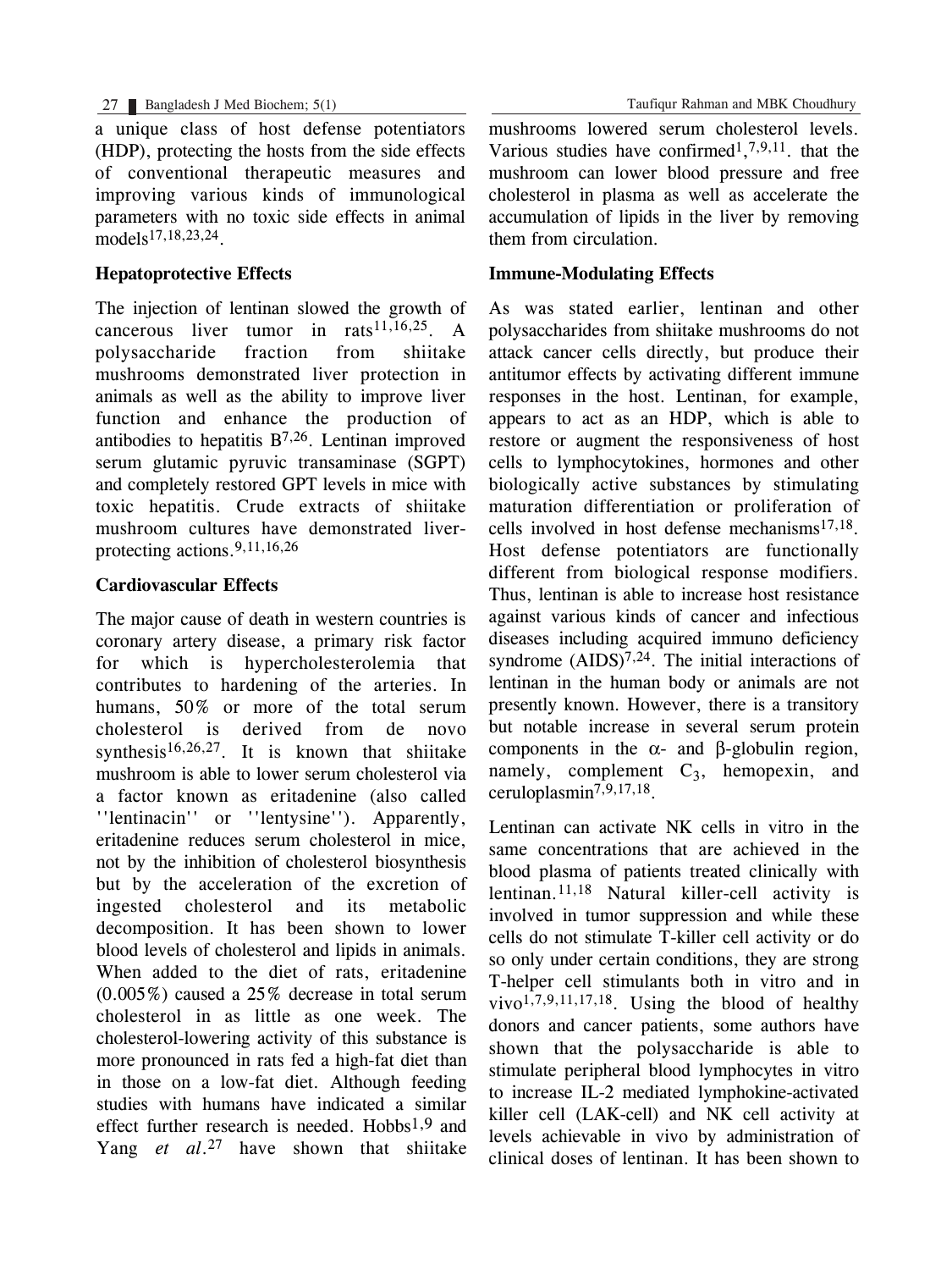inhibit suppressor T cell activity in vivo and to increase the ratio of activated T cells and cytotoxic T-cells in the spleen when administered to gastric cancer patients undergoing chemotherapy7,9,18.

Many interesting biological activities of lentinan have been reported including: a) an increase in the activation of nonspecific inflammatory responses such as acute phase protein (APP) production, b) vascular dilation and hemorrhage in vivo, c) activation and generation of helper and cytotoxic T-cells, b) augmentation of immune mediators like IL-1 and IL-3, colony stimulating factor(s) and migration inhibitory factor, and e) increasing the capacity of peripheral blood mononuclear (PBM) cells of patients with gastric cancer and producing IL-1α, IL-1β, and a TNF- $α^{7,9,17,18,23}$ .

In an in vivo study of rats with peritonitis, combined lentinan-gentamicin treatment had a significantly better survival rate than the controls. Lentinan activated the peritoneal macrophages' secretory activity of active oxygen and produced cytokines, thus enhancing the ability of polymorphonuclear leukocytes (PMNs) to produce active oxygen, which has a bactericidal effect 28. It also increases peritoneal macrophage cytotoxicity against metastatic tumor cells in mice, but not against a highly metastatic tumor type29. Some patients treated with lentinan for carcinomatous pleuritis or carcinomatous peritonitis has improved with the disappearance of malignancy, while in another group their condition deteriorated or diminished $30$ . The polysaccharide can activate the normal and alternative pathways of the complement system and can split C3 into C3a and C3b enhancing macrophage activation<sup>31</sup>. Many biological reactions are accelerated and induced by lentinan including the very important phenomenon of infiltration of eosinophils, neutrophils and granulocytes around target tissues.

Lentinan's immune-activating ability may be linked with its modulation of hormonal factors,

which are known to play a role in tumor growth. Aoki31 showed that the antitumor activity of lentinan is strongly reduced by administration of thyroxin or hydrocortisone. It can also restore tumor-specific antigen-directed delayed-type hypersensitivity reaction (DTHR). Lentinan is not formally included among the nonspecific immunostimulants (RES stimulants), but it augments the induction of antigen-specific cytotoxic T-lymphocytes, macrophages and other nonspecific immune responses.

## **Antibacterial Property**

Lentinan is therapeutically effective against Mycobacterium tuberculosis and Listeria monocytogenes.<sup>32</sup> Oxalic acid is an agent responsible for the antimicrobial effect of Lentinula edodes $33$  grown in submerged liquid culture was bacteriostatic against Streptococcus pyogenes, Staphylococcus aureus and Bacillus megaterium34. Lentinan inhibits Candida albicans and  $S$ . aureus<sup>35</sup>. Lentinan helps to regulate the inflammatory response in the host when encounter pathogens. It also activates the complement system which split C3 into C3a and C3b, enhancing macrophage activation.<sup>36</sup>

## **Antiviral Property**

Lentinan is able to inhibit replication of Adenovirus type 12, Abelson virus and VSVencephalitis virus $32$ . Although lentinan itself has no ability to block HIV infection, concomitant treatment with 3'-azido-3'- deoxythymidine suppresses the surface expression of HIV antigens more than does AZT alone.32 Lentinula edodes naturally contain antiviral agents known as proteinase inhibitors. Anti HIV activities were reported for mycelia culture medium of L. edodes (LEM) and water soluble lignin in LEM37,38. Sulfated lentinan from *L. edodes* completely prevented HIV induced cytopathic effect38. The polysaccharide Lentinan demonstrates effects against influenza virus and polio virus as well as against some bacteria and parasites. These effects are mediated by immune system induction that even delays AIDS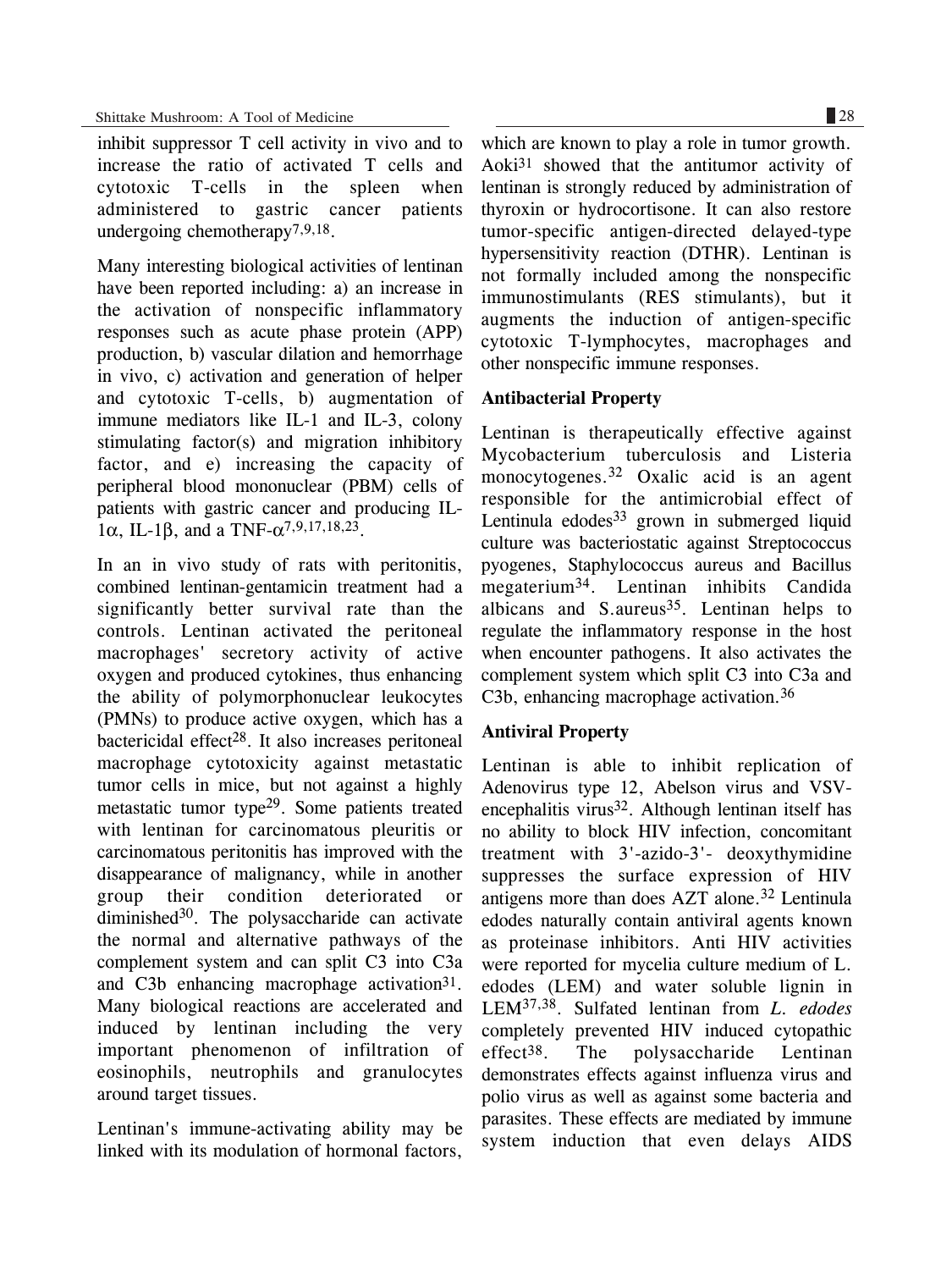symptomatology appearance. This action would be linked to induction of increased level of interferon. *L. edodes* seems to be one of the most promising stimulator of immunofunctions. This mushroom is tested on HIV positive patients in the USA and in Japan.39

## **Antioxidant Property**

Oxidative damage caused by free radicals may be related to aging and diseases, such as atherosclerosis, diabetes, cancer and cirrhosis40. Antioxidant compounds reduce the action of reactive oxygen species (ROS) in damaged tissues during the recovery process<sup>41</sup>. Kitzberger *et al* used extracts of *L. edodes* obtained by organic solvents to test the antioxidant activity  $42$ . Cheung and Cheung<sup>43</sup> also reported the antioxidant activity of *L. edodes* against lipid peroxidation. They found that the low molecular weight sub fraction of water extracts of *L. edodes* had the highest antioxidant activity against lipid peroxidation of rat brain homogenate, with IC50 values of 1.05 mg/ml<sup>19</sup>. Shiitake enhance the host's antioxidant capacity or upregulating phase-1 and phase-2 enzymes involved in the metabolic transformation and detoxification of mutagenic compounds.44 *L. edodes* is also inducer of superoxide dismutase and glutathione peroxidase, the two antioxidant enzymes38. *Lentinula edodes* filtrates and mycelia exhibit Aflatoxin inhibiting effects<sup>45.</sup> They act as an external stimulus affecting the antioxidant states in the toxin producing fungus and leads to inhibition of Aflatoxin<sup>46</sup>.

## **Antifungal Property**

From the fruiting bodies of the shiitake mushroom, a novel protein designated lentin with potent antifungal activity was isolated in 2003.24 It was unadsorbed on DEAE-cellulose, and adsorbed on Affi-gel, blue gel and Mono S. The N-terminal sequence of the protein showed similarity to endoglucanase. Lentin with a molecular mass of 27.5 kDa, inhibited mycelia growth in a variety of fungal species including Physalosporia piricola, Botrytis cinerea and Mycosphaerella arachidicola<sup>24</sup>.

### **Anti-thrombotic Effects**

Thrombosis, has been shown to be significantly reduced in individuals consuming Shiitake mushroom oil.45 The department of Agricultural and Biological Chemistry at Nihon University in Japan has demonstrated that the levels of Lenthionine found in Shiitake mushrooms inhibited platelet aggregation<sup>45</sup>.

## **Antihypercholesterolemic Effects**

Scientific studies involving animals have proved that eritadenine found in shiitake mushrooms is beneficial in reducing the cholesterol levels in the blood vessels as well as low density lipoproteins or LDL cholesterols that are harmful for the body. These researches have confirmed that eritadenine in shiitake has the ability to reduce the cholesterol levels in the blood vessels by  $25\%$  in just one week<sup>26</sup>. And surprisingly, the results after the usage of eritadenine was found to be better in subjects that consumed high protein food compared to those who took low protein food stuff. According to researches by Japanese medical scientists, chemicals present in shitake help in building up the harmful low density lipoproteins in the liver, where they are modified into high density lipoproteins or HDL cholesterols that are useful for the human system.

## **Antihypertensive Effects**

High blood pressure means your heart has to do extra work and can lead to, if unchecked, a stroke or heart attack. Preliminary studies have suggested that dietary shiitake and other types of mushroom consumption may prevent blood pressure increase9.

## **Antiobesity Effects**

Shiitake mushrooms possess many health benefits that can aid weight loss. Eating a wellbalanced diet that contains these healthful mushrooms will be the best way to lose weight and keep it off, according to the American Heart Association<sup>47</sup>. Remember to prepare the mushrooms using a low fat, heart-healthy cooking method on your way to weight loss success.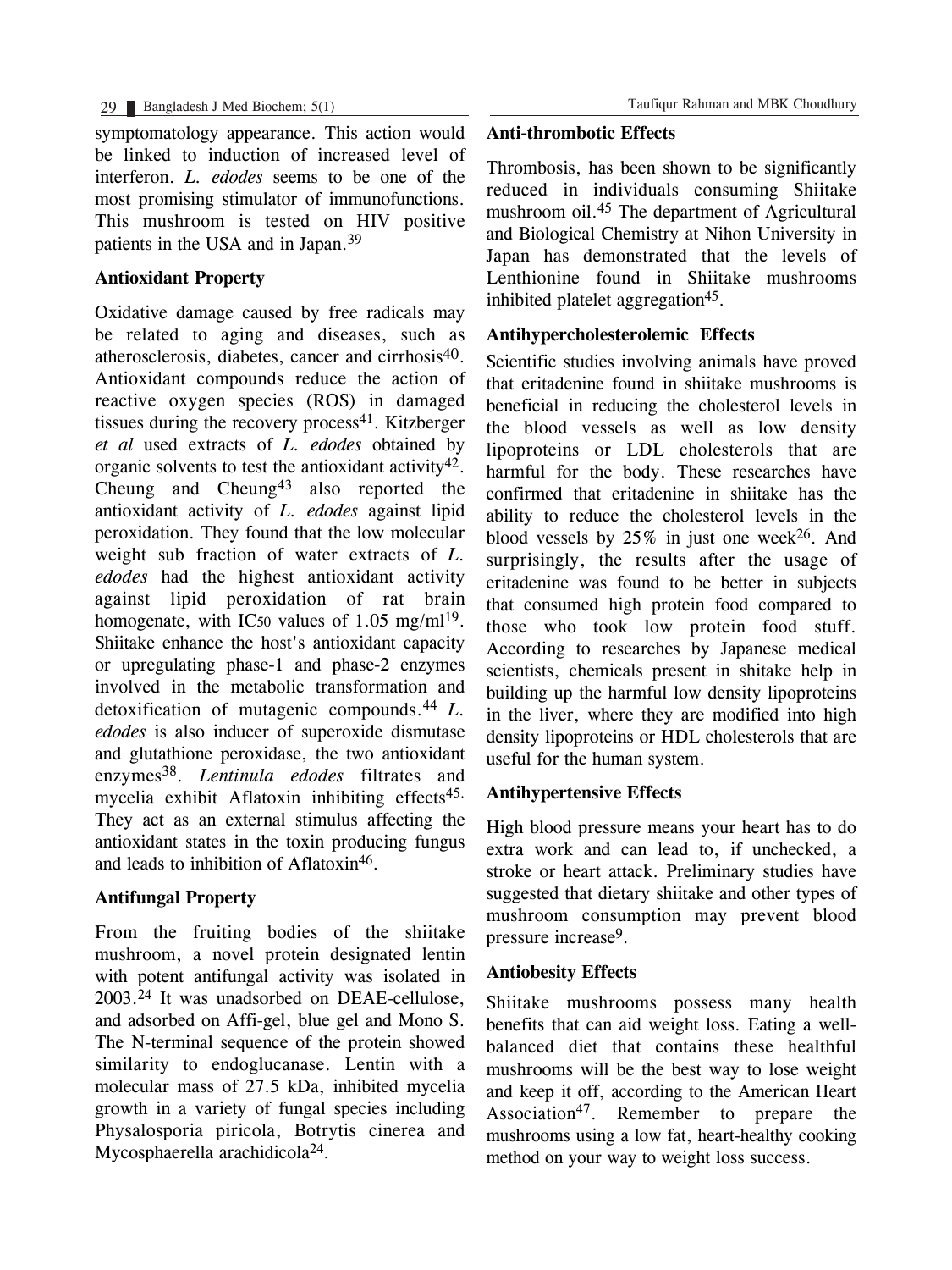### **Improves Appearance of Skin**

Applying shiitake mushroom extract to your skin may improve its appearance, according to Skincare-News.com<sup>47</sup>. Beauty products aimed at brightening your skin may contain mushroom extract because of its concentration of kojic acid, a natural alternative to hydroquinone, a chemical that bleaches your skin to fade scars and age spots. The antioxidant effects of shiitake are not limited only to protect your internal organs but skin creams and lotions that contains mushroom extract as an ingredient may be able to minimize inflammation of the skin.

#### **Toxicity and Side Effects**

Shiitake mushroom is edible, but some individuals may experience minor side effects or allergic reactions. Literature describes7,9,12,46 cases of shiitake-induced toxicodermia and shiitake dermatitis. Allergic reactions to the spores of shiitake mushrooms have been reported in workers picking mushrooms indoors, who are prone to an immune reaction to spores called ''mushroom worker's lung''. Symptoms include fever, headache, congestion, coughing, sneezing, nausea and general malaise<sup>48</sup>. A water extract of the fruiting body was found<sup>49</sup> to decrease the effectiveness of blood platelets in initiating coagulation. *L. edodes* mycelium has shown no evidence of being acutely toxic, even in massive doses of over 50 mg/day for 1 week, though mild side effects such as diarrhoea and skin rash may occur. As a rule, symptoms disappear after a short period when the body has adapted to the extract. Lentinan has no known serious side effects. However, in clinical trials of patients with advanced cancer, minor side reactions occurred such as a slight increase in glutamate-oxaloacetate transminase (GOT) and GPT liver enzymes and a feeling of mild pressure on the chest. But these changes disappeared after lentinan administration was stopped.49

### **Dosage and Preparation of Shittake Mushroom**

Shiitake mushroom is prescribed in various

forms. It may be injected as a solution (1 mg/vial) or ingested as a sugar-coated tablet, capsule, concentrate, powdered extract, syrup, tea, wine, and/or as a medicinal dish. Lentinan's anticancer effect is highly dose dependent. The standard dose of the dried fruiting body in tea or in mushroom dishes is given as 6-16 gm, equivalent to about 90 gm of fresh fruiting body. As a tablet, the dosage is usually in the form of 2 gm tablets 2-4/day. Commercial preparations can be found in many countries in health food stores and supermarkets. The tablets are usually made from a dried water extract of the mycelia or fruiting bodies because drying concentrates the lentinan and other active principles. Standardized extracts are also available and they are preferred because the amount of lentinan present is certified and clearly stated on the bottle. Although the fresh form can be a valuable dietary supplement, the quantities one would require for therapeutic doses are so great that its consumption could cause digestive upset. That is why LEM, which is concentrated and easily absorbed, is preferred for medicinal use.<sup>7,8,9</sup> Fresh and dried shiitake mushrooms are used in medicinal mushroom dishes (Yakuzen). Certain medicinal effects have been recently studied<sup>11</sup> and found to reduce the ill effects of certain gourmet diets. These dishes can be prepared in many ways, limited only by one's ingenuity: boiled, grilled, skewered, or on aluminum foil with different types of seasoning. To obtain a concentrate, whole fruit bodies or powdered mushrooms are boiled in water. The extract is then concentrated and is used as a drink. It can also be consumed as a tea: canned ''shiitake tea'' which contains a concentrated extract or many other shiitake ''healthy tea'' products sold as mushroom containing tea bags. Shiitake mushroom concentrate can be freezedried or spray-dried to form a granular powder. There are many products containing powdered shiitake mushroom extract, such as a mixture of this powder with vitamin C crystals or with medicinal plants such as ginseng. In Eastern countries, the mushroom is mainly used as a concentrate when extracted with boiling water.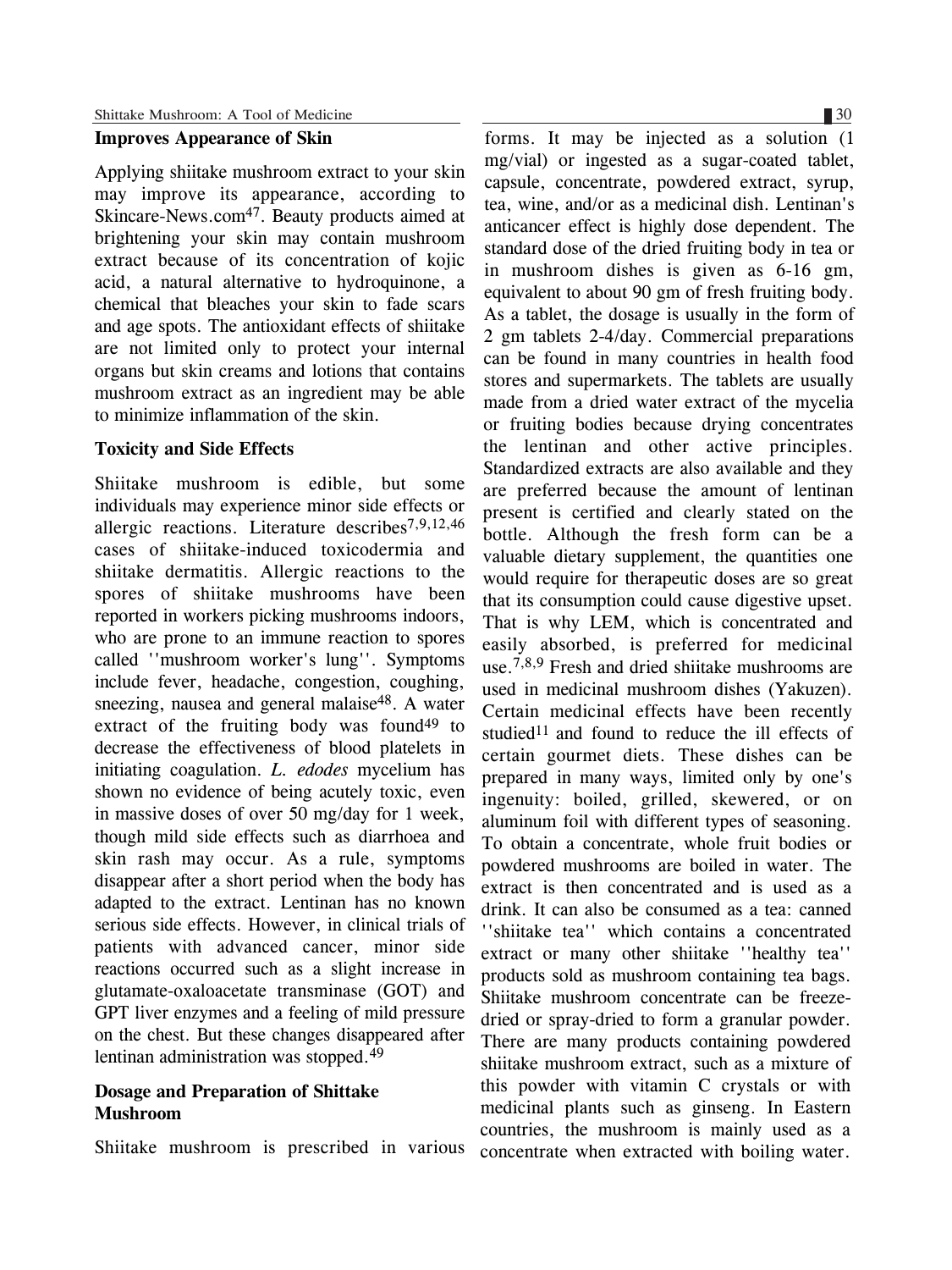#### 31 Bangladesh J Med Biochem; 5(1) Taufiqur Rahman and MBK Choudhury

Residues from these processes still contain substantial amounts of useful polysaccharide substances, including those effective as antitumor compounds such as b-glucans, nucleic acids, dietary fiber etc. An alcohol extraction product is obtained by preserving fresh or dried shiitake mushroom in alcohol, which has been mixed with sugar or molasses. Some products, including ''healthy shiitake wine'' are sold as a nightcap or as a tonic drink $8,10$ .

#### **References**

- 1. Hobbs C. Medicinal Mushrooms. An Exploration of Tradition, Healing, and Culture, 2nd Ed. Botanica Press, Inc.: Santa Cruz, CA, USA. 1995.
- 2. Miles PG and Chang ST. Mushroom Biology: Concise Basics and Current Development; World Scientific: Singapore 1997; p 193.
- 3. Przbylowicz P and Donoghue J. Shiitake Grower's Handbook: The Art and Science of Mushroom Cultivation; Hunt Publ. Co. Dubugue, Kendall. 1990; p 199.
- 4. Singer R and Harris B. Mushrooms and Truffles: Botany, Cultivation, and Utilization, 2nd Ed. Koeltz Sci. Books: Koenigstein. 1987.
- 5. Chang ST. World production of cultivated edible and medicinal mushrooms in 1997 with emphasis on Lentinus edodes (Berk.) Sing. In China. Int J Med Mushr 1999;1:387-409.
- 6. Royse D. Specialty mushrooms and their cultivation. Horticult Rev 1997; 19: 59-97.
- 7. Wasser SP and Weis AL. Medicinal Mushrooms. Lentinus edodes (Berk.) Singer; Nevo, E., Ed. Peledfus Publ. House: Haifa, Israel 1997; p 95.
- 8. Stamets P. Growing Gourmet and Medicinal Mushrooms, 3rd Ed. Ten Speed Press: CA, USA 2000.
- 9. Hobbs C. Medicinal value of Lentinus edodes (Berk.) Sing. A literature review. Int J Med Mushr 2000;2:87-302.
- 10. Mizuno T. Shiitake, Lentinus edodes: functional properties for medicinal and food purposes. Food Rev Int 1995;11:7-21.
- 11. Mizuno T. A development of antitumor polysaccharides from mushroom fungi. Food Ingred J Jpn 1996;167:69-85.
- 12. Chihara G, Maeda YY, Hamuro J, Sasaki T, Fukuoka F. Inhibition of mouse Sarcoma 180 by polysaccharides from Lentinus edodes (Berk.). Sing Nature 1969; 222: 687-688.

- 13. Chihara G, Hamuro J, Maeda YY, Arai Y, Fukuoka F. Antitumor polysaccharide derived chemically from natural glucan (pachyman). Nature 1970; 225: 943-944.
- 14. Chihara G, Hamuro J, Maeda YY, Arai Y, Fukuoka F. Fractionation and purification of the polysaccharides with marked antitumor activity, especially lentinan, from Lentinus edodes (Berk.) Sing. (an edible mushroom). Cancer Res 1970; 30: 2776-2781.
- 15. Wasser SP. Medicinal mushrooms as a source of antitumor and immunomodulating polysaccharides. Appl Microbiol Biotechnol 2000;60: 258-274.
- 16. Smith J, Rowan N, Sullivan R. Medicinal mushrooms. Their therapeutic properties and current medical usage with special emphasis on cancer treatment; Special Report Commissioned by Cancer research UK. The University of Strathclyde in Glasgow 2002; p 256.
- 17. Yap AT and Ng ML. Immunopotentiating properties of lentinan (1-3)-b-D-glucan extracted from culinary-medicinal shiitake mushroom Lentinus edodes (Berk.) Singer (Agaricomycetideae). Int J Med Mushr 2003;5:352-372.
- 18. Yap AT and Ng ML. An improved method for the isolation of lentinan from the edible and medicinal shiitake mushroom, Lentinus edodes (Berk.) Sing. (Agaricomycetideae). Int J Med Mushr 2001;3:9-20.
- 19. Moriyama M. Anti-tumor effect of polysaccharide lentinan on transplanted ascites hepatoma- 134 in C3H/He mice. In Manipulation of Host Defence Mechanisms, International Congress Series 1981; 576
- 20. Pegler D. The classification of the genus Lentinus Fr. (Basidiomycota). Kavaka 1975;3:11-20.
- 21. Earle FS. The genera of the North American gillfungi. Bull N Y Bot Gard 1999;5:373-451.
- 22. Mori K, Toyomasu T, Nanba H, Kuroda H. Antitumor activity of fruit bodies of edible mushrooms orally administrated to mice. Mushr J Trop 1987;7:121-126.
- 23. DeVere White RW, Hackman RM, Soares SE, Beckett LA, Sun B. Effect of a mushroom mycelium extract on the treatment of prostate cancer. Urology 2002;60:640-644.
- 24. Ngai PHK and Ng TB. Lentin, a novel and potent antifungal protein from shiitake mushroom with inhibitory effects on activity of human immunodeficiency virus-1 reverse transcriptase and proliferation of leukemia cells. Life Sci 2003;73:3363-3374.